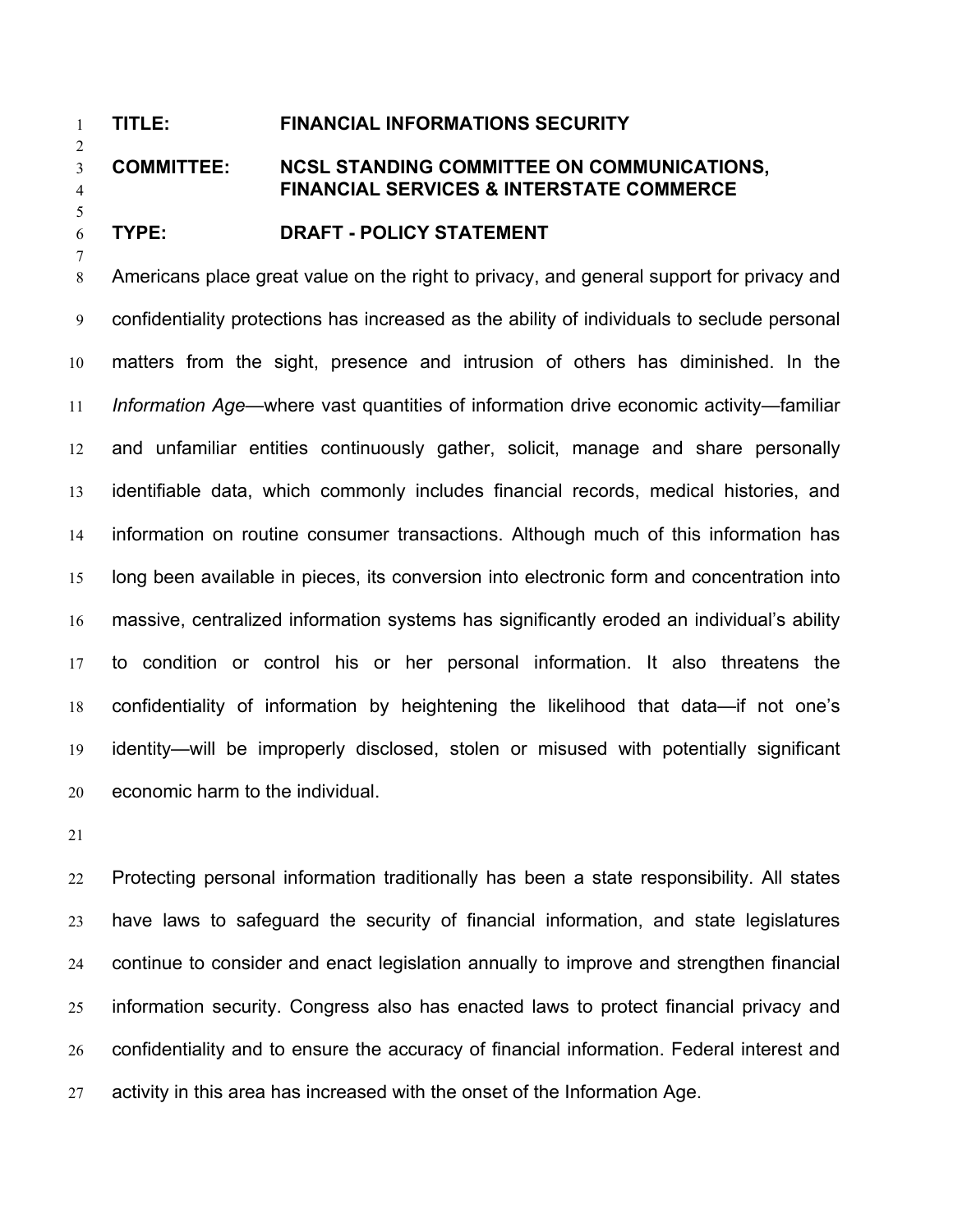# **Fair Credit Reporting Act (FCRA)**

Personal financial information was protected exclusively at the state level until 1970 when Congress enacted the Fair Credit Reporting Act (FCRA). FCRA established minimum federal standards to ensure that consumers could access information about themselves that lenders, insurers, and others obtain from credit bureaus and use to make decisions about providing credit and other services. Amendments to FCRA, enacted in 1996, imposed new responsibilities on credit bureaus and those who use their information to promote increased accuracy and confidentiality of credit reports. The 1996 Amendments also temporarily preempted, with a limited number of grandfathered exceptions, stronger state laws in seven areas. These included prescreening of consumer reports; the timeframe for handling accuracy disputes; duties of persons who take adverse actions and who use consumer reports in connection with credit or insurance transactions initiated by a consumer; information contained in consumer reports; duties of furnishers of information to consumer reporting agencies; and the sharing of information among affiliates.

Congress reauthorized and made permanent the seven areas of state preemption prior to their expiration with the Fair and Accurate Credit Transactions (FACT) Act of 2003 while further enhancing the accuracy of credit reports, providing consumers one free credit report annually, restricting the use of sensitive information from affiliates to market financial products, and establishing several uniform consumer protections to combat identity theft. Although virtually all the federal anti-identity theft protections in the FACT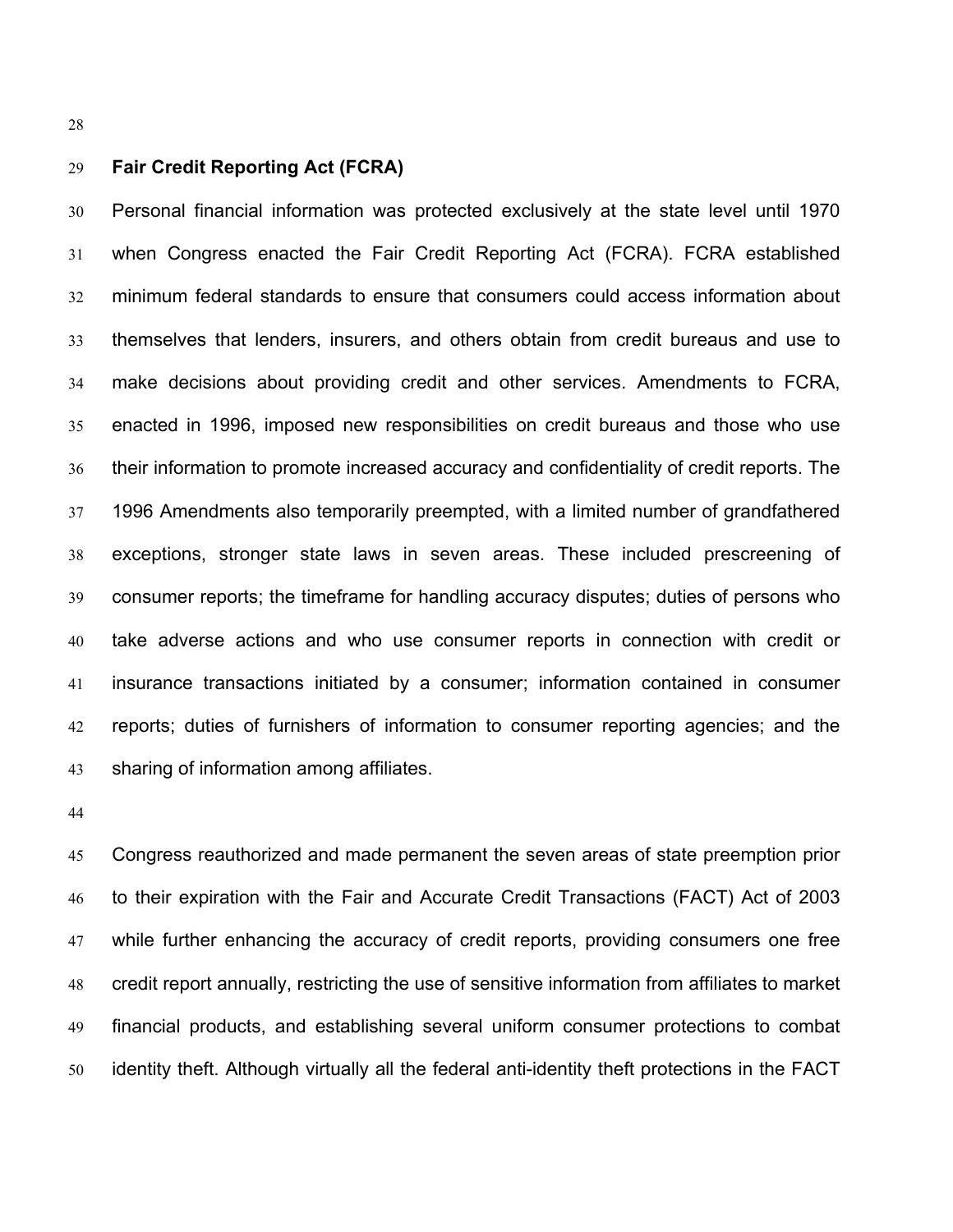Act were based on state laws, the measure also preempts state laws in each of the areas where it established federal protection.

#### **Gramm-Leach-Bliley**

In addition to FCRA, Congress passed significant financial privacy protections with the Gramm-Leach-Bliley Financial Modernization Act (GLBA) of 1999 that applied to a wide range of financial institutions. GLBA required financial institutions to provide notice to its customers on its privacy policies, including how information is disclosed to affiliates and nonaffiliated third parties, and to offer consumers the opportunity to "opt out" of having nonpublic personal information shared with nonaffiliated third parties. Although FCRA continues to preempt state laws that would restrict information sharing among affiliates, GLBA expressly permits states to exceed the federal standards for nonaffiliated third parties. GLBA also required states to establish minimum privacy protections for the insurance consumers—a requirement that states promptly met.

#### **Financial Information Security**

The National Conference of State Legislatures (NCSL) believes that states should continue to play a vital role in protecting the privacy, confidentiality and security of sensitive nonpublic personal financial information. States long have sought to balance the economic value of information sharing with reasonable safeguards against the unnecessary disclosure and inappropriate acquisition of sensitive nonpublic personal financial information, such as credit information, account numbers, account balances, and Social Security numbers. Understanding local and regional economic situations and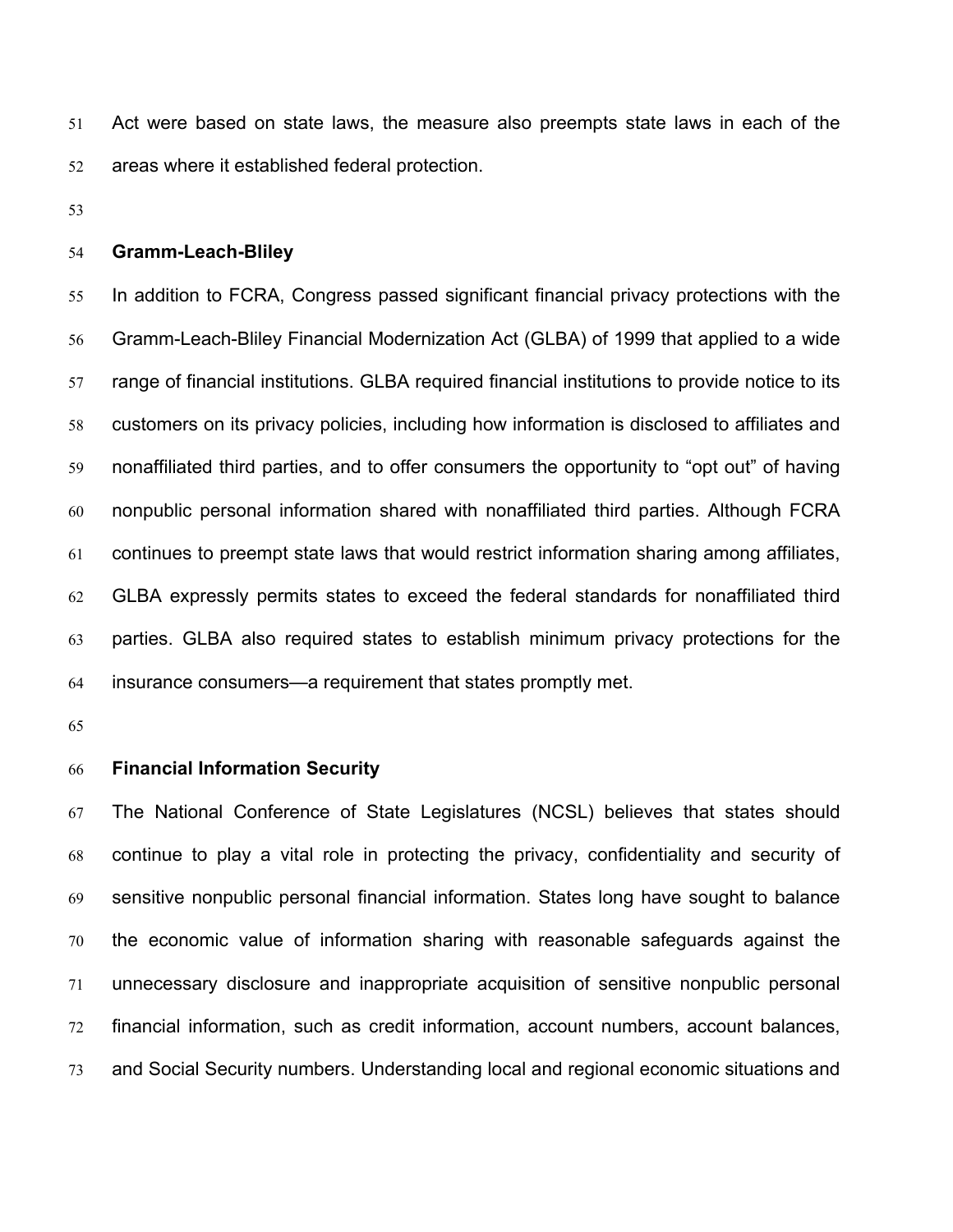the unique needs of consumers within these markets, states consistently have ensured the protection of sensitive non-public personal financial information.

State legislatures recognize that financial information security is an area of overlapping federal and state jurisdiction. Therefore, NCSL does not oppose federal baseline standards for the protection of financial information, provided that these standards generally do not preempt complementary state laws. NCSL believes that states should have the authority and flexibility to adopt standards for the acquisition, retention, disclosure and sharing of financial information by and among financial institutions and nonaffiliated third parties that address local concerns or respond in a timely way to incidences of neglect or abuse that may be local or regional in nature. NCSL specifically believes that Congress should preserve state authority to exceed federal baseline standards for information sharing among nonaffiliated third parties.

#### **Credit Reporting**

NCSL acknowledges the benefit of a uniform national credit reporting system to the nation's economy. Therefore, NCSL does not oppose the seven limited areas that were subject to federal preemption by the 1996 Amendments of the FCRA and made permanent by the FACT Act. In doing so, NCSL supports the continued exemption of the state laws that were in existence prior to the 1996 Amendments and thus are currently exempted from the preemption provisions.

## **Data Security Breach Disclosure**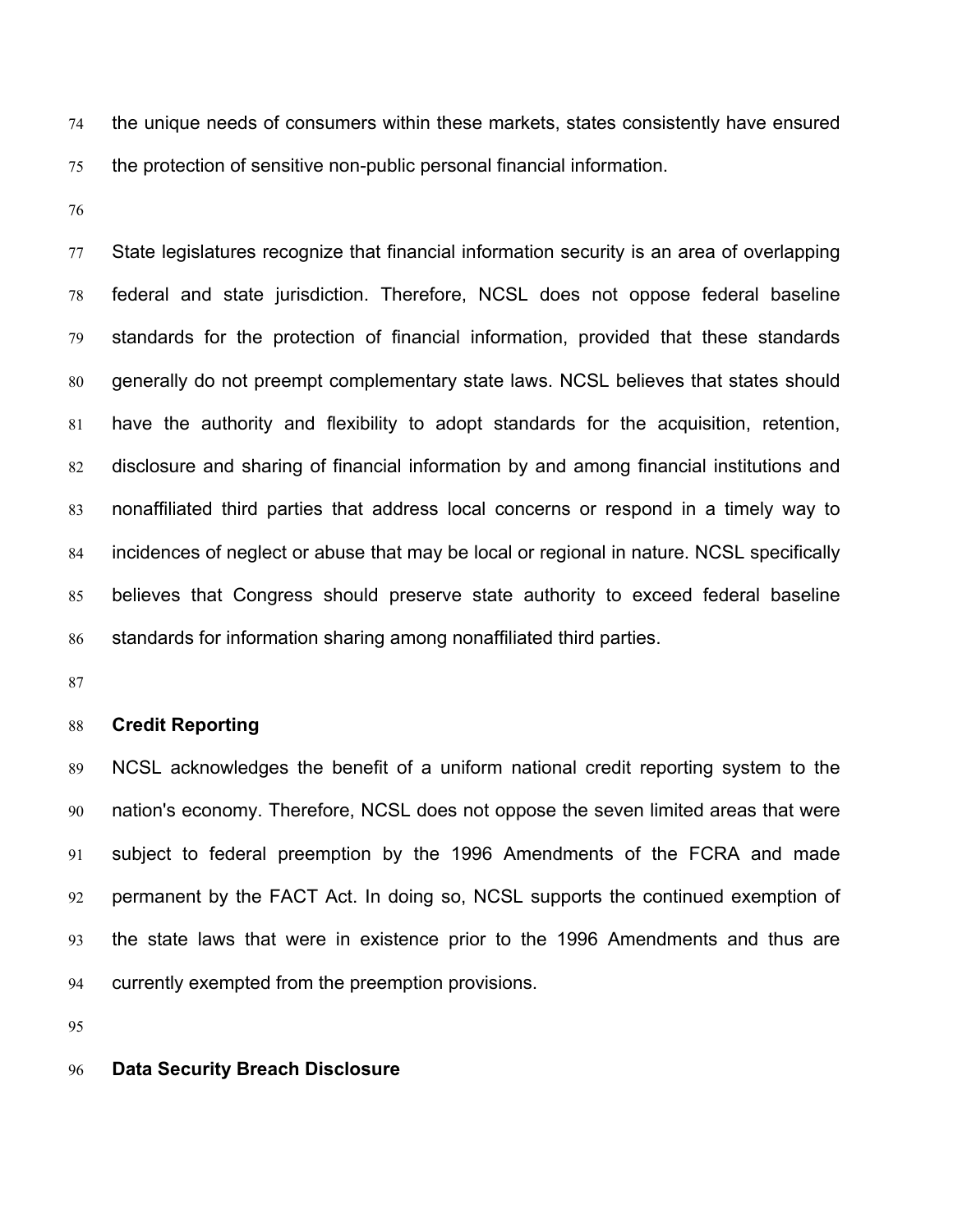Following a series of high-profile financial data security breaches, Congress is considering a range of measures to establish additional federal protections for financial data and to guard against identity theft and account fraud. Federal interest comes on the heels of laws passed in many states that require institutions to notify affected consumers following a data security breach. In fact, many of the reported breaches only came to light following the enactment of a California data breach disclosure law that went into effect in 2003.

Consistent with NCSL's general policy for safeguarding financial information, NCSL does not oppose baseline federal data security breach notification standards, provided that the requirements do not preempt state authority to adopt standards that provide affected consumers additional protection and notification. NCSL also supports allowing state financial regulators and attorneys general to enforce any new federal data security breach notification standards.

In the event that Congress decides to preempt state law, NCSL urges that the preemption be narrowly construed to preempt only state laws that are inconsistent with the federal standard while preserving state laws that apply to entities that may be excluded from the federal act. Additionally, should Congress decide to preempt state data security breach notification laws, NCSL would support a strong federal law that would require notification of the affected consumers when sensitive personally identifiable information has been, or is reasonably believed to have been, accessed or acquired. In this instance, exceptions should be made only when it is concluded that